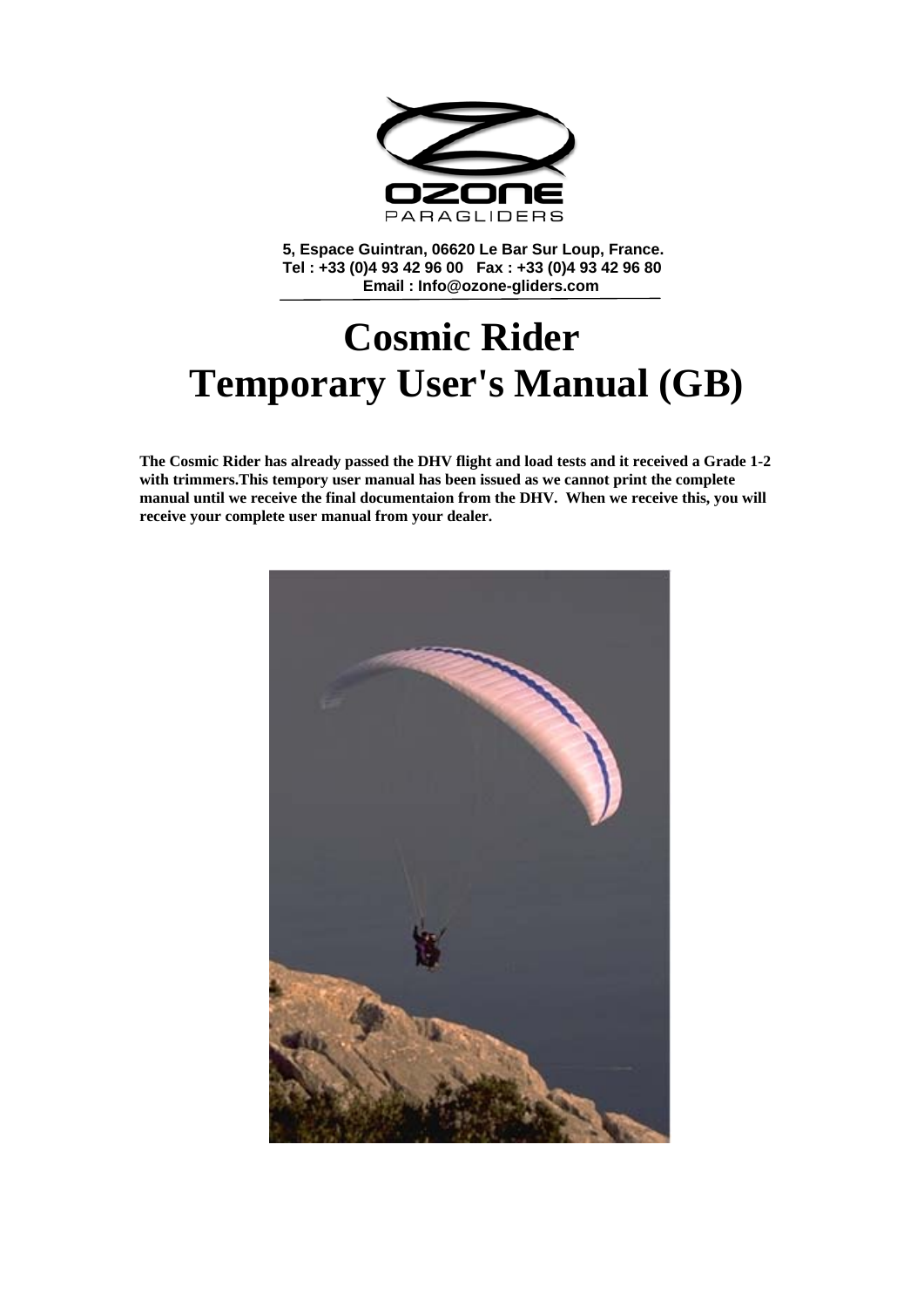# **THANK YOU…**

for flying an OZONE glider. Our philosophy is to produce sweet-handling aircraft which give a special blend of safety and performance, so we are confident that you will enjoy every minute of it.

This manual will help you to get the most from your glider. If you would like to know more about it, don't hesitate to contact your dealer, school, distributor or any of us here at OZONE.

We are confident your glider will satisfy your flying needs for a long time. This booklet gives advice on keeping it safe and in the sort of condition which will give you the best resale value if you ever want to change. You can help this by logging all your flights and maintenance.

Please ensure that this manual is passed on to the new owner if you do resell the glider.

like 1

Rob Whittall, John Pendry, Bruce Goldsmith, Dave Pilkington and Mike Cavanagh

#### **THE OZONE PEOPLE**

**Rob Whittall:** Testing, teaching, competing and winning; Rob has flown on most flyable days for the last 14 years and his passion for flying burns stronger than ever. A test pilot of ten years and a two time World Champion, Rob knows better than most the limits of a paraglider and this has molded his drive for safe gliders that handle beautifully at all speeds. He has a meticulous approach to his work and his passionate belief in Ozone's philosophy drives the development direction.

**Bruce Goldsmith:** With a decade of glider design behind him as Airwave's designer, Bruce is one of the oldest and wisest players around. In 1999 he took his career to new heights by winning the PWC serial class. As a test-pilot, competitor and cross-country enthusiast with over twenty years experience, Bruce's advice column in Cross Country magazine, 'Icaristics', has become essential reading for free flight enthusiasts throughout the world.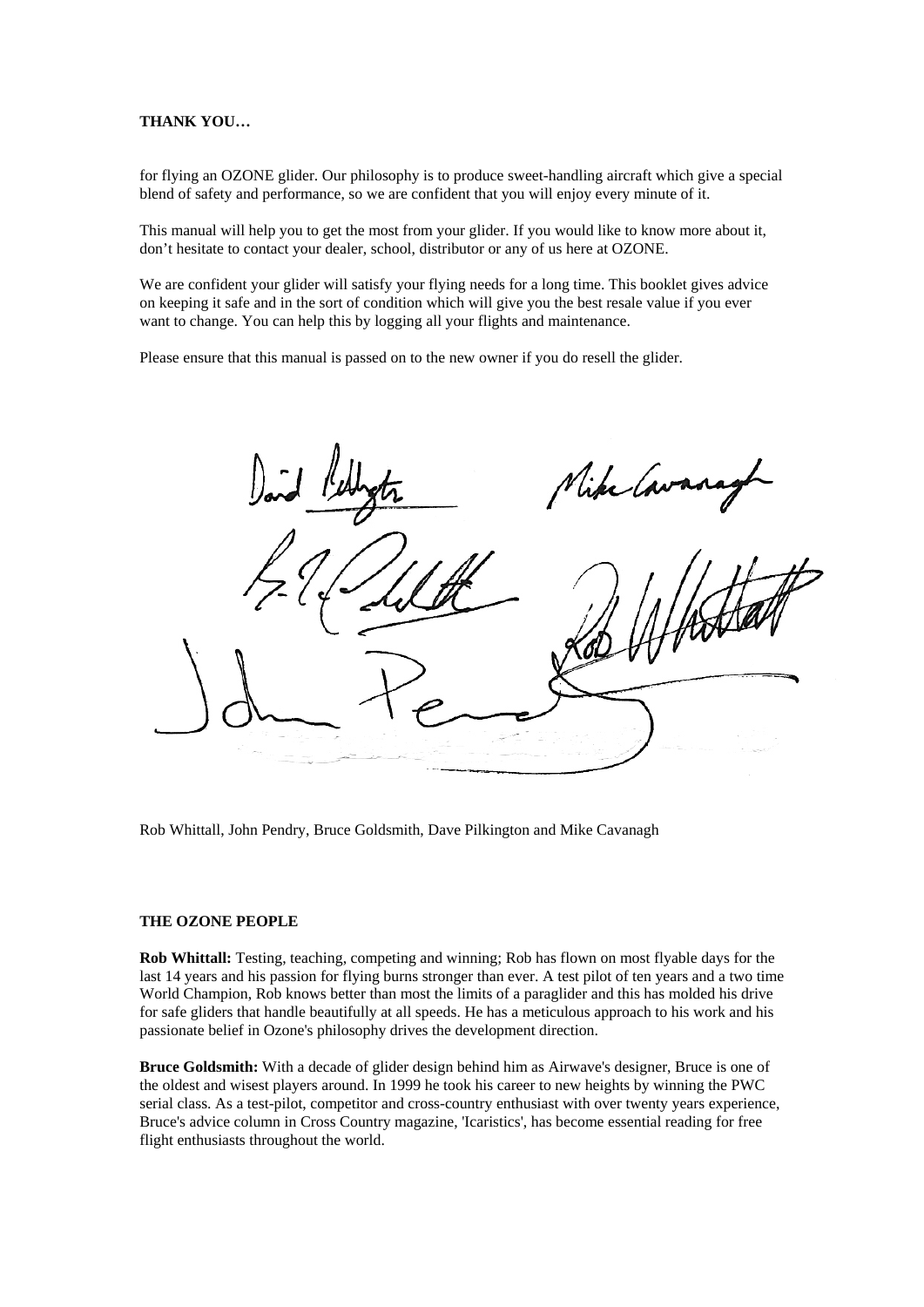**David Pilkington:** Doctor Dave is the man behind Ozone's highly advanced computer design software and his technical expertise slices the time from drawing board to sky. A doctor of aerodynamics and a keen and talented pilot too, Dr Dave plays a major part in Ozone's design process. The Doc is not just a computer boffin he has competed in the British nationals for the past three years, although his real love is fiddling with wings whether it be paragliders or kites.

**John Pendry:** 25 years of free flying and two-time World Champion; John Pendry is a legend in our sport. John's vast experience and immense skill are an outstanding asset to Ozone. His desire to see paraglider development taken safely in to the next millenium saw him, controversially, defend his current World Champion's title on a standard Ozone Proton in Austria last year. His feedback and advice helps us mould our paraglider design as we move in to the new millenium.

**Mike Cavanagh:** Mike, the company's financial wizard, is the man with his finger on Ozone's pulse. A fully trained accountant, his watchful eye help keeps company overheads low and the R&D budget high. The result is that we can give maximum attention to the development of the gliders, and the fairest price possible to our pilots. As a keen XC pilot and a seasoned competitor in the British National Championships, Mike is one of the few accountants who looks forward to taking his work home.

#### **OZONE Pedigree**

In 1998 Bruce was awarded the Royal Aero Club's Salomen Trophy for design excellence by Prince Andrew, as well as being British Champion. John and Rob have each won two World Championships and twice been awarded the Gold Medal of the Royal Aero Club. OZONE are proud that they have brought such experience to this young company.

#### **OZONE Materials**

#### **Ozone's Fabrics**

Ozone gliders are constructed from the most durable high performance fabrics currently available. We know that the lifespan of our gliders is directly linked to your satisfaction with Ozone so we have chosen our sail cloths with both performance and longevity in mind.

The top surface of your wing is subject to more abuse on the ground and in the air than any other part of your paraglider. For its outstanding strength and resistance to both UV damage and general wear and tear we have chosen to use the heavyweight Gelvenor fabric from South Africa. This high tenacity, 100% polyamide sailcloth is silicone-coated and weighs in at  $49g/m<sup>2</sup>$ . We believe this gives more resistance to aging and UV damage than any other cloth on the market.

The under surfaces and cell walls of all Ozone gliders are made of Porcher - Marine's Skytex Plus ripstop nylon from France. As the under surface is much less prone to damage than the upper we can use a lighter fabric and this well known and tried-and-tested cloth gives the best strength-for-weight ratio possible. Skytex Plus  $45g/m^2$  has a very high resistance to stretching which gives it the strength and stability that is vital if a glider is to keep it's safe-flying characteristics after a lot of use.

Our leading edges are reinforced at the cell openings with double-laminated Mylar. Selected for longterm durability, this ensures that your glider's take-off characteristics will remain consistently good for season after season.

#### **Lines**

Ozone's lines are made up from Edelrid's Aramide. Edelrid have long led the field of suspension line development and we chose their Aramide line for its resistance to stretching, and high thermal tolerance. Its supple sheath helps prevent lines tangling and kinking adding further durability to Aramide's market leading product.

The lower lines are strength and age tested by the DHV.

Line specifications: 120/320 kg breaking strength.

# **Risers**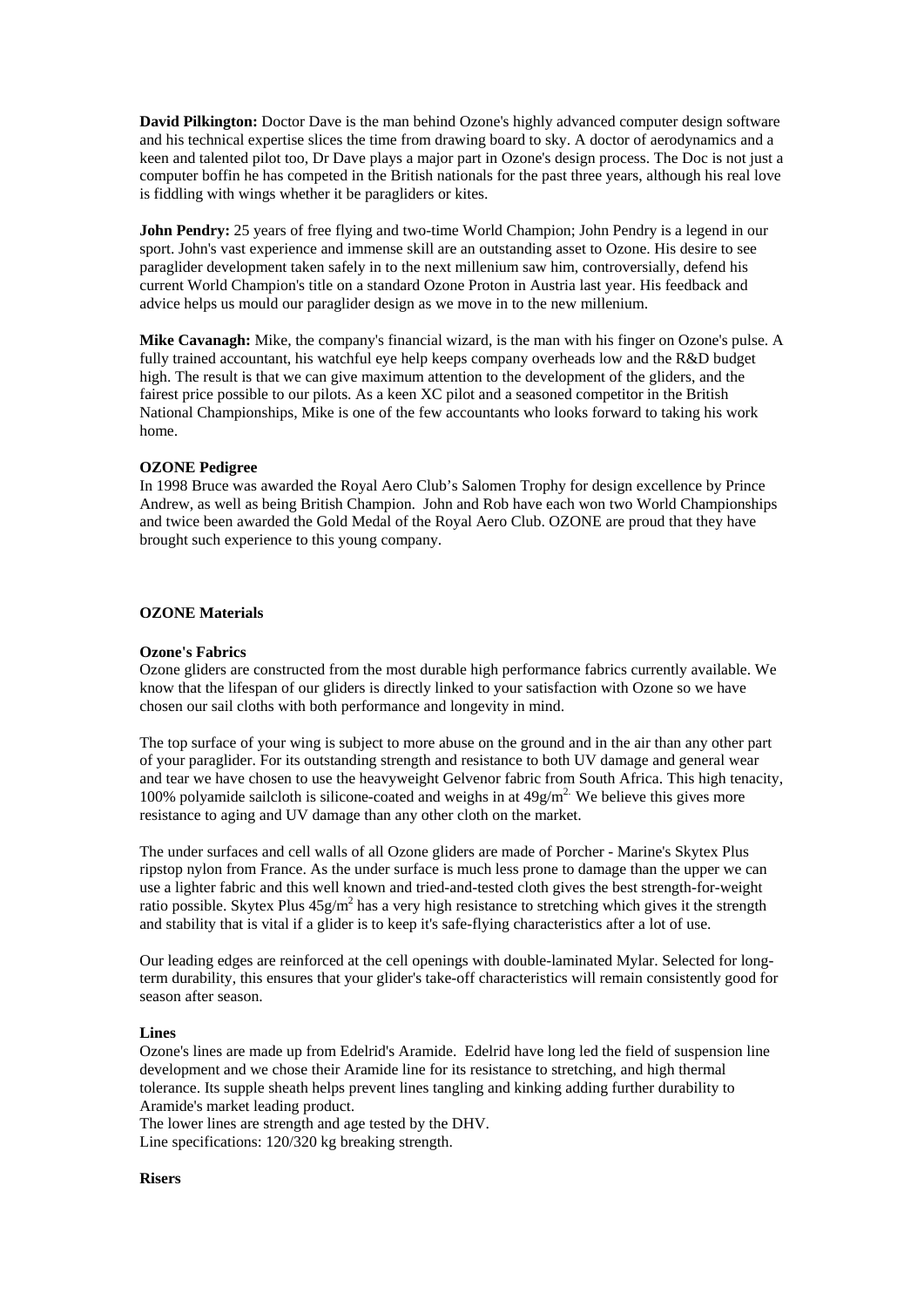The Cosmic Rider uses black 25mm zero-stretch polyester webbing. A & B risers are marked separately for easy identification both on the ground and in the air. Our 'baby A' riser connects to the outer A line making 'big ears' simple and smooth to use.

#### **Shackles**

We use the highest quality delta maillons from the creators of the original maillon, market leaders Maillon Rapide.

#### **Pulleys**

AustriAlpin aluminum mini pulleys with brass rollers are the smoothest running and most durable pulleys available.

All these components have been chosen for their renowned quality and durability; they are simply the best we can find. Nevertheless, we are constantly looking to improve our products in every way and should you have any feedback on any of our paragliders or their components we would love to hear from you.

# **CHECKING YOUR NEW GLIDER**

Your glider will have undergone thorough checks at every stage of manufacture and have been signedoff by skilled inspectors. But don't believe us! Do a pre-flight check for your first flight and then at least at the start of every flying day.

When you receive your new glider you should also receive:

- 1) Manual
- 2) Pair of spreader bars
- 3) 2 steel trapezoidal links
- 4) Stuff sack
- 5) Packing strap to go around the glider
- 6) Rucksack
- 7) Identification label to go in the top pocket of the rucksack.
- 8) Glider repair kit (spare material).

# **PRE-FLIGHT CHECK / MAINTENANCE**

It is very important that you perform regular maintenance checks on your glider especially before and after long flights, flying trips and long periods of storage.

To avoid forgetting points it is helpful to always use the same procedure:

- 1 Inspect all sewing on the harness, rescue bridle and risers.
- 2 Check all quick links, maillons and karabiners.
- 3 Check brake handle knot. Follow brake lines up to the wing, checking for knots and damage.
- 4 Check all other lines up to the wing.
- 5 Inspect all line attachment points to the wing.
- 6 Inspect upper and lower surface for damage and ageing.
- 7 Interior inspection: inspect ribs for damage or fatigue.

If you find any signs of damage or abnormal wear, consult your dealer, school or OZONE for advice.

# **BRAKE LINES**

The brake lines connect to the trailing edge via a series of subsidiary lines. Because of their positions they are more easily scuffed than other lines on your glider, so they should be checked extra frequently.

The main brake lines run through pulleys connected to the rear risers. The brake handles are tied to the main lines and conveniently positioned press-studs attach them to the risers when not in use. This should prevent them twisting and tangling.

# Adjusting brake lines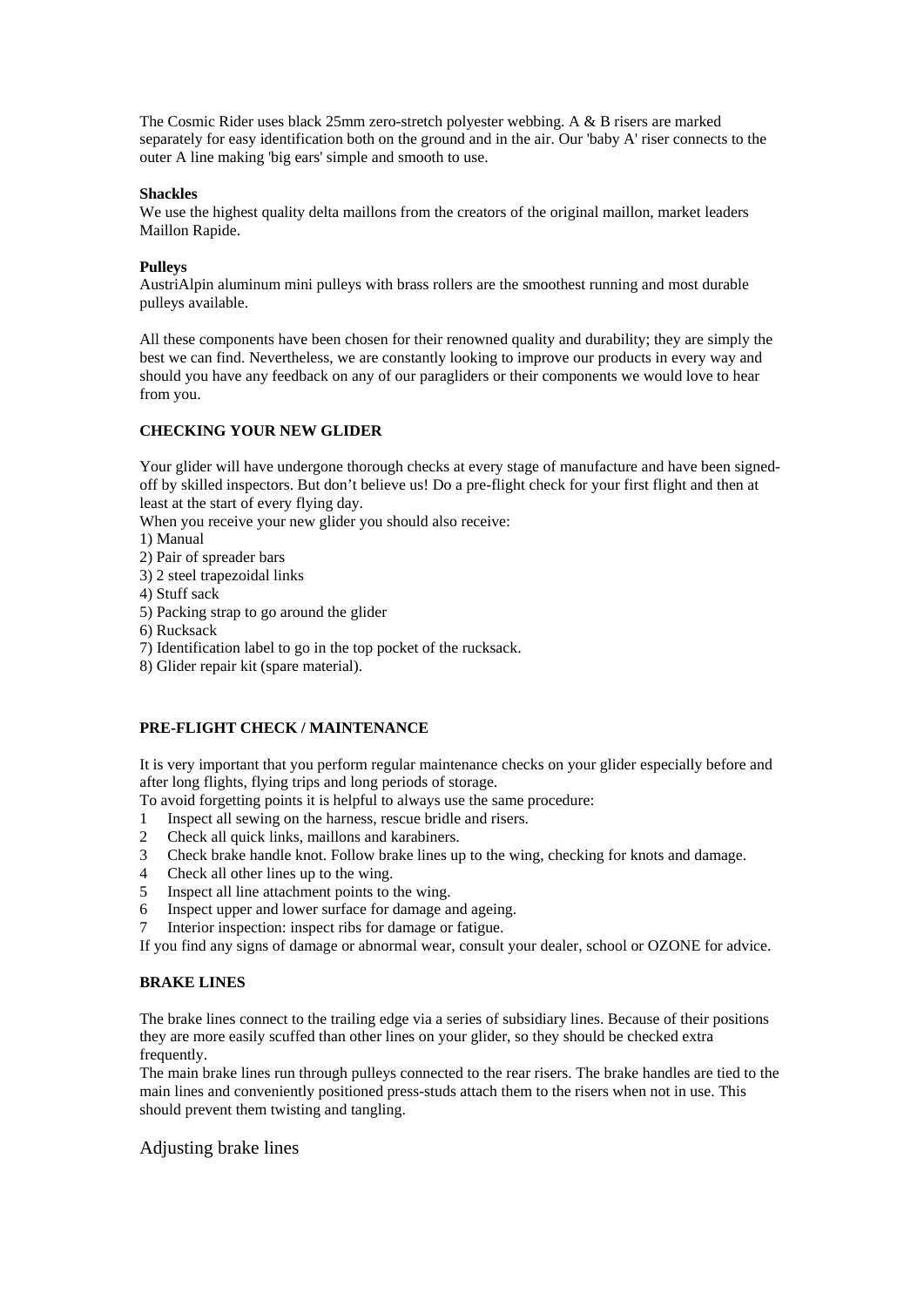Important: the lengths of the brake lines will have been set carefully during testing and manufacture. At OZONE we feel it is better to have slightly long brake lines and to fly with a wrap (one turn of line around the hand). However, we know that some pilots prefer the lines slightly shorter and may wish to adjust them. Whatever you choose, make the following checks:

- Ensure both main brake lines are of equal length.
- If a brake handle has been removed for any reason, check that its line is still routed through the pulley when it is replaced.
- When the brake handles are released in flight the brake lines should be slack. There should be a substantial "bow" in them and absolutely no deformation of the trailing edge.

We recommend a minimum of 10cm of free play between the brake release position and the start of deformation on the glider. This will prevent the trailing edge from being deformed when using the speed system.

In the unlikely event of a brake line snapping in flight, or a handle becoming detached, the glider can be flown by gently pulling the rear risers (D-risers) for directional control.

# **TRIMMERS**

Your glider is fitted with trimmers to give the pilot the ability to fly in the optimum trim for each particular stage of his flight and wing loading. The trimmers should be released for launch, which helps the glider come up faster. After launch the glider can be flown quite safely with the trimmers in any position providing of course you are within the certified weight range.

The brake pressure is considerably less with the trimmers in the slow position. If you are flying the glider near the bottom of the weight range we recommend that the glider should not be flown at the slowest trim. If you are near the top of the top of the weight range the best can be obtained from the glider by not using the fastest trim.

# **SPREADER BARS**

Your new tandem comes with a pair of Ozone spreader bars, and two steel trapezoidal links. There are three attachment points on each bar and each one is colour coded. The red loops are for the attachment of the pilot's harness, the grey loops for the passenger and the black loops are for attaching the spreaders to the risers. The spreaders should be attached to the risers of the glider with the trapezoidal links so that the shorter red loops are at the back for the pilot to clip into.

We recommend that you always fly with a reserve parachute that suits your total flying weight. Therefore Ozone spreader bars are designed to be used with a reserve. A twin bridle reserve should be used, each bridle should be attached to the main suspension point at the centre of the spreader bar with another link (not supplied). The two bridles should be threaded up through the velcro loop, and under the protective black cloth flap, and attached to the main attachment maillon.

# **PREPARING FOR TAKE-OFF**

To familiarise yourself with the glider it is a good idea to perform practice inflations and small flights on a training hill. This will enable you to set up your equipment correctly.

Lay the canopy out on its top surface ensuring that the leading edge is in a pronounced arc with the centre of the wing further up the slope than the tips. Lay out the lines one side at a time. Hold up the risers and starting from the brake pull all lines clear, then proceed through the D, C, B and A lines. Mirror the process on the other side. Take care to ensure that no lines are tangled, twisted or knotted. It is always important to check brake lines are clear of rocks and twigs that may snag during launch.

Take-off check list:

- 1 Check reserve parachute pin in and handle secure
- 2 Helmet on and fastened
- 3 All harness buckles closed on the pilot and passenger– check leg-loops *again*
- 4 Karabiners and maillons tight
- 5 Lines cleared
- 6 Leading edge open
- 7 Aligned directly into wind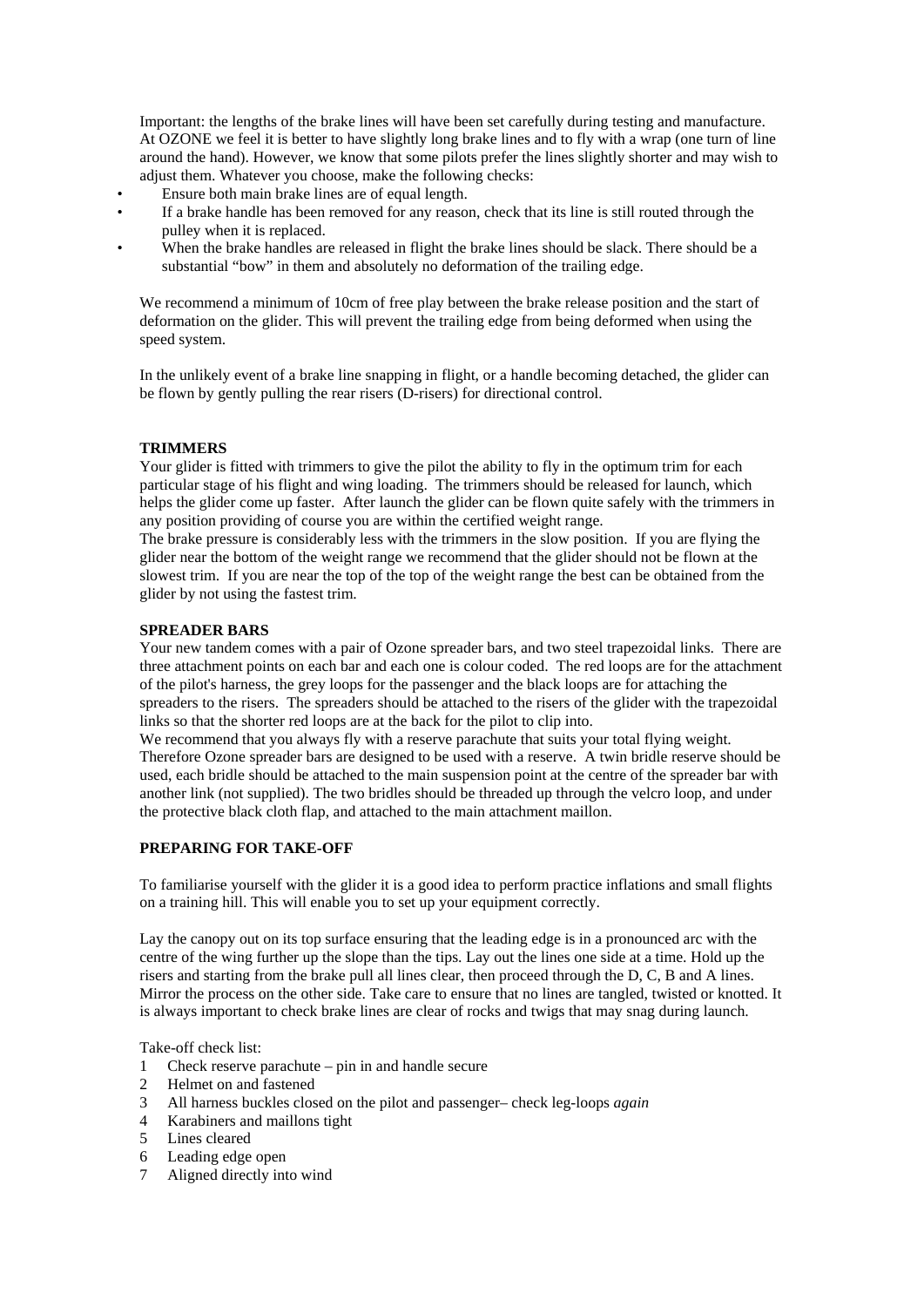#### 8 Airspace and visibility clear

### **Launching**

It is possible to launch your OZONE glider with the usual forward or reverse techniques. You should make sure that you are standing central to the wing, this will ensure that it inflates evenly and progressively. On OZONE gliders the outer main A-line is attached to a mini-riser to assist the pulling of big-ears ('split A-risers'). We advise using all the A-risers during launch

Light or nil-wind technique: Start your run so that the lines become tight within one or two steps. The glider will immediately start to inflate and you should maintain a constant pressure on the risers until the wing is overhead. It is important not to pull down or push the risers forward excessively as this can result in the leading edge deforming and the take-off procedure becoming difficult. You must accelerate smoothly through the entire launch procedure. There is no need to rush or snatch, and you should have plenty of time to look up and check your canopy before taking to the air.

**Strong wind technique**: The reverse launch method is recommended. For this you set everything out exactly as for a forward launch, clip in, take hold of the brakes and then turn to face the wing, passing one entire set of risers over your head as you turn. Then gently try the brakes to see that they are free, check all is clear and pull the wing up on the A-risers. When the wing is overhead, check it gently with the brakes, turn and launch. The technique is simple, but can feel strange at first. We advise you to practice in a flat open area before taking to the hill.

In stronger winds, a helpful tip is to be prepared to take a few steps towards the glider as it inflates and rises. This reverse-launch technique can be used in surprisingly light winds too.

Important: never take off with a glider that is not fully inflated.

#### **GROUND HANDLING**

Practice your ground handling! It will improve your overall enjoyment of the wing by making your launches easier and giving you a better feel for its flight characteristics.

# **NORMAL FLIGHT**

In the hands-up position in calm air, your glider will be stable in pitch and roll and achieve its 'best glide' speed. By applying the brakes approximately 20cm, the minimum-sink rate will be found. For increased speed or headwind glides, release the trimmers which will give you an maximum speed.

#### **Active Flying**

Active flying is the technique of using input to keep the wing as stable and efficient as possible. All good pilots do it. For example, on entering a thermal your glider will rock back slightly behind you; at this point you should reduce brake to allow the glider to come overhead again. As you leave the thermal your glider will try to accelerate and dive forward slightly, so apply a little brake to stabilise the wing overhead. When flying in turbulent air, you should be able to sense pressure loss in parts of the wing through the brake lines. You can then compensate by using a little of the appropriate brake until you feel the pressure return. This should all be done smoothly and progressively: over-braking your glider is dangerous and could lead to a stall.

# **TURNING AND THERMALLING USING WEIGHT SHIFT**

To familiarise yourself with your glider your first turns should be gradual and progressive. For efficient co-ordinated turns: look in the direction of your intended course, then lean into it. Your first input for directional change should be weight-shift, followed by smooth application of the brake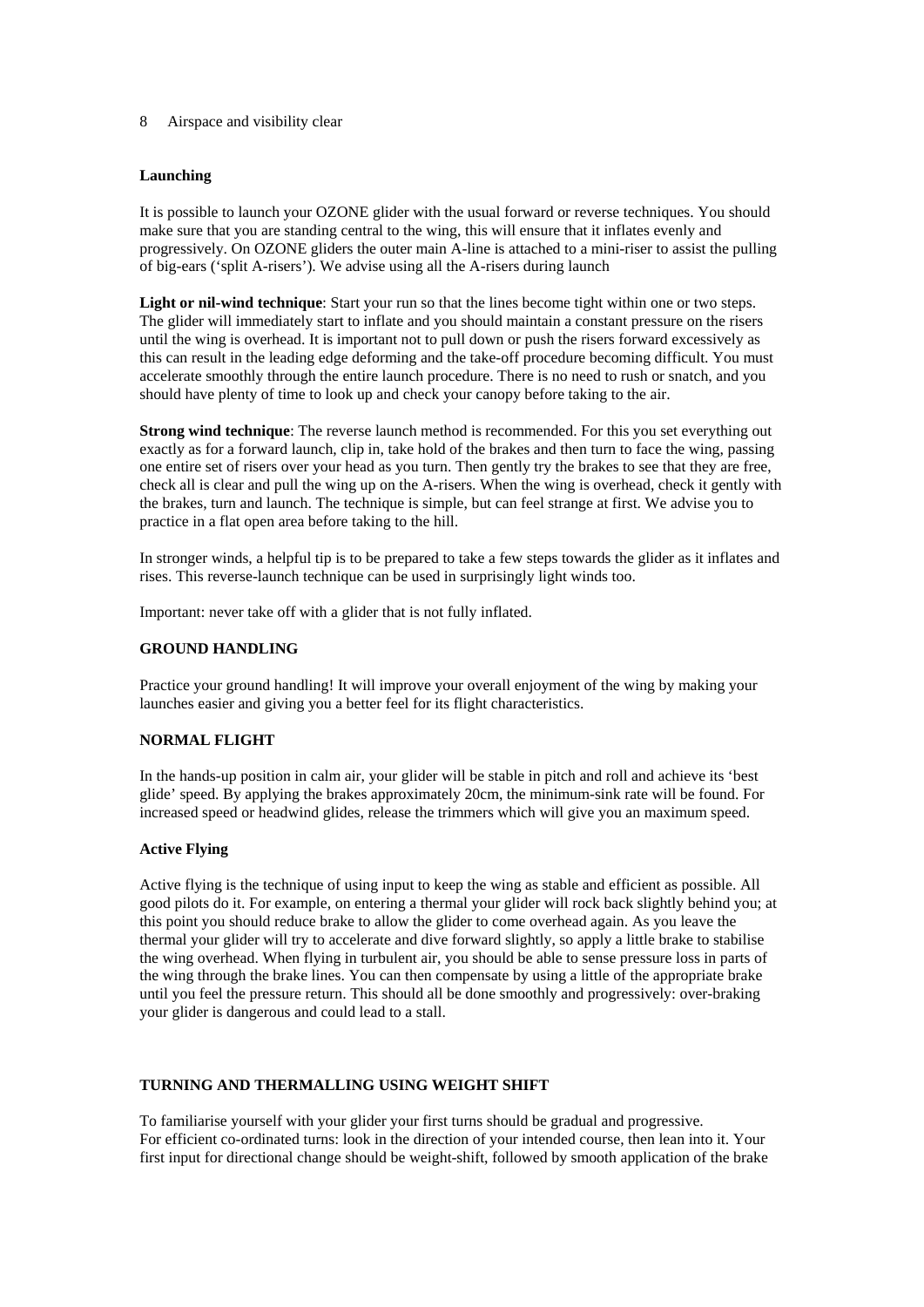until the desired bank angle is achieved. To regulate the speed and radius of the turn the outer brake should be used.

Never initiate a turn at minimum speed (i.e. with full brakes on) as you could risk entering a spin.

#### **WING-OVERS**

OZONE paragliders are not designed for aerobatic flying. The limit is tightly banked S-turns, commonly known as wing-overs. These must not exceed 45 degrees of bank. Uncoordinated wingovers can lead to large asymmetric collapses and therefore tight turns should never be executed near the ground.

### **DRAG INDUCERS (BIG EARS)**

Folding in the tips increases the sink rate of your glider. This is useful for staying out of cloud or descending in strong winds. You 'pull big ears' by drawing in the outermost A-lines until the tips of the wing fold under and drag behind. OZONE gliders are fitted with split A-risers to make this procedure easy.

Remember that when the tips are in, you have reduced the area of wing supporting you, so your stall speed will have increased. Be sure to keep speed on and not to use the brakes other than cautiously for reinflation. For directional control while using the drag inducers, you should rely on weight shift alone.

To reopen the wing tips, release the small A-risers. Normally the tips will reinflate automatically, but you can help the process by careful use of the brakes. This is best done one tip at a time to minimise the chance of inducing a stall. You will find that there is surprisingly little tendency for the glider to deviate during the process.

#### **CAUTION: do not use Drag Inducers near the ground.**

#### **B-line Stall**

B-stall is used for fast descents in emergency situations only. B-stall is performed by symmetrically pulling down on the B-risers. This takes quite a lot of effort. The best way to do this is to place your fingers between the lines above the maillons at the top of the risers. You should not release the brake handles while B-stalling. As you first pull the B-lines down the airflow over the wing is broken and the glider loses its forward speed but remains open. By pulling the B-risers further the sink rate can be increased as the chord is effectively reduced. To exit the B-stall the B-risers should be returned to their normal flight position symmetrically in one smooth progressive motion. The glider should then resume normal forward flight without further input. Always be sure of this before using the brakes again.

It is possible for the wing to resume its normal shape on release of the B-lines, but to remain in steep descent without full forward motion. This is called 'deep stall'. It is unlikely to happen on OZONE gliders, but you should be aware of the possibility. If you suspect it has happened, simply push the Arisers forwards until normal flight returns. Only then should you use the brakes again.

# **SPIRAL DIVE**

When you turn a series of tightening 360s the paraglider will enter a spiral – a highly banked turn with rapid height loss. The longer you hold the inside brake on, the faster the turn becomes. Safe descent rates of 8metres/second (500 ft/min approx.) are possible in a spiral dive, but at these high speeds and G-forces it is easy to become disorientated, so you must pay particular attention to altitude. To exit the spiral dive, slowly release the inside brake and apply a small amount of outside brake. As the glider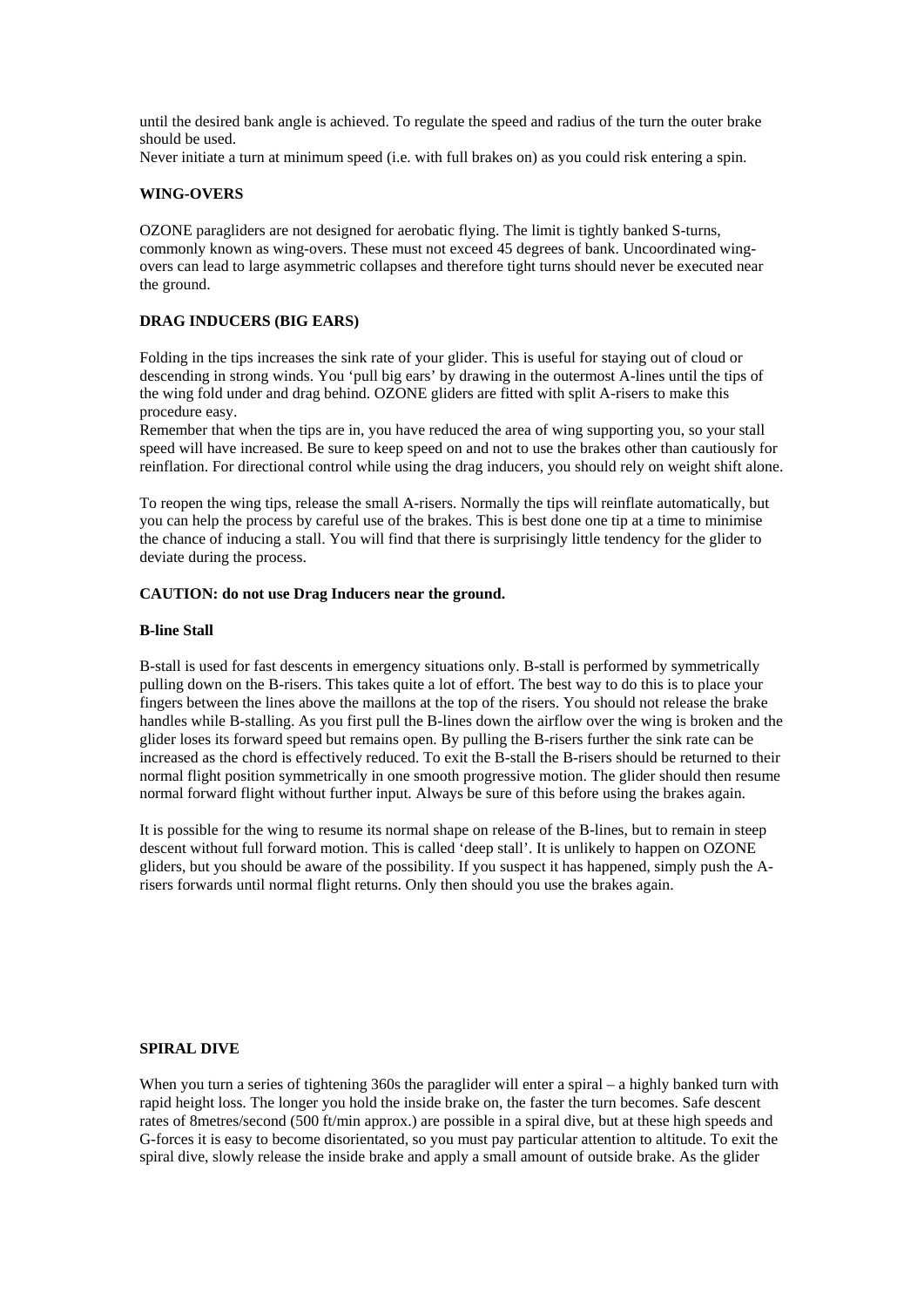begins to decelerate it is important to allow it to continue in its turn until enough energy has been lost for it to return to level flight without excessive surging.

Spiral dives with sink rates over 8 m/s are possible, but should be avoided. They are dangerous and put unnecessary strain on the glider.

IMPORTANT: SPIRAL DIVES CAUSE DISORIENTATION AND NEED TIME AND HEIGHT TO RECOVER. DO NOT PERFORM THIS MANOUVER NEAR THE GROUND.

# **DEEP STALL**

Your glider is designed to exit immediately from any deep-stall configuration within four seconds of the brakes or B-line stall being released. If you find yourself in a deep-stall situation (loss of forward speed, low internal wing pressure) ensure your brakes are up. If your glider does not return to normal flight, you should gently push the A-risers forward until the glider surges slightly and normal flight is resumed.

# **DEFLATIONS**

Due to the flexible form of a paraglider, turbulence may cause a portion of the wing suddenly to collapse.

An asymmetrical collapse can be easily controlled by weight shifting to the open side and applying the minimum amount of brake required to control your direction. A long, smooth progressive pump on the deflated side will assist reinflation. (Flapping your arms uncontrollably will not help).

A symmetrical collapse should reinflate quickly without pilot input, however 15 to 20cm of brake applied symmetrically will speed the process.

Active flying will virtually eliminate any tendency to collapse.

# **LANDING**

**Light wind**: The landing approach should be flown using only light input on the brakes. When you are one or two metres above the ground, apply the brakes progressively so that the full brake position is attained just before your feet touch down. Always approach with plenty of speed so that it that can be converted into a full flare.

**Strong wind**: You should regulate your speed facing into wind. Use the minimum of brake needed to touch down smoothly, then immediately turn 180 degrees, reach up and pull down both C-risers while moving towards the glider. This will bring the wing down quickly without pulling you off your feet. IMPORTANT: Always land into wind in a clear obstacle-free zone.

#### **PACKING YOUR PARAGLIDER**

- 1 Lay the glider out on its top surface, check the lines are not tangled, then lay them on the wing, free of kinks. The risers should be laid together at the centre of the trailing edge.
- 2 Fold the wing from each tip to the centre cell by cell, making sure that the leading edge is in one straight line, until it is one or two cells wide.
- 3 Push any remaining air out by flattening the folded wing from the trailing edge to the leading edge.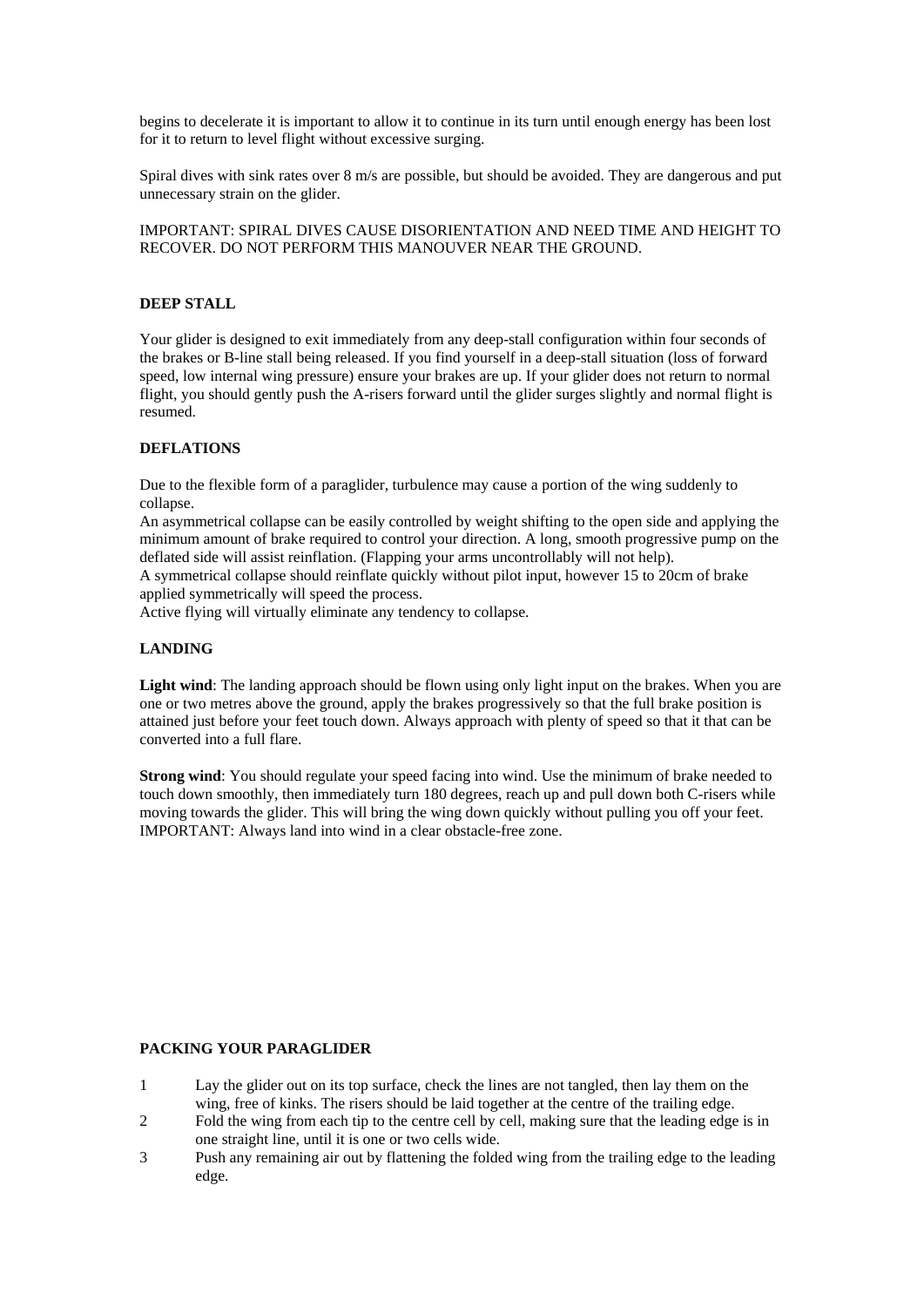4. Make four or five folds from the trailing edge up to the leading edge so that the bundle is approximately the size and shape of the OZONE rucksack. Never roll the wing up as this introduces unnecessary stresses into the fabric. Finally, wrap the velcro band around the bundle and put it in the rucksack.

Note: making sure not to pack the paraglider too tightly and taking care that the leading edge is folded carefully will increase its life. Always pack as loosely as you can, while still being able to fit it in the rucksack – every fold weakens the cloth on any paraglider. It is best not to keep folding the glider along the same lines, so don't worry if it is not completely tidy every time.

#### **GLIDER CARE**

The life of your paraglider depends largely on how you look after it. A well looked-after glider can last twice as long as a badly treated glider with the same number of flying hours! Your glider was a major investment and should be worth looking after carefully. Do not forget that your life may depend on the good condition of your wing.

#### **UV damage**

It is now commonly known that UV rays from the sun degrade paraglider cloth. Do not leave the wing lying out in the sun for a moment longer than necessary.

#### **Storage**

Moisture is the enemy! Always store paraglider/harness/reserve parachute in a dry room. Do not pack the paraglider away for any length of time until it is completely dry. A damp paraglider can be dried by hanging it over a washing line – preferably out of the sun. Allow it to dry naturally, never use a hair dryer etc.

Even when the paraglider is dry, leave the rucksack zip open when possible to allow residual moisture to evaporate. Do not store the paraglider in company with chemicals such as dyes, paints or gasoline.

#### **Cleaning**

Any abrasion or water will age the cloth of your paraglider, even if only slightly. Therefore we recommend that stain or marks which have dried into the cloth should be left uncleaned. The glider may not look so pretty, but it will certainly last longer! If you still feel that the wing must be cleaned, then use only a soft cloth moistened with water on small areas and remember that the most sensitive area of the wing is the leading edge top surface – which should on no account be cleaned.

Don't even think of putting your glider in the washing machine or using any sort of chemical cleaners!

#### **Wing Repairs**

Amateur repairs can do more harm than good. Always let a registered dealer or the manufacturer carry out glider repairs.

Very small holes in the wing undersurface can be repaired using sticky-back Porcher Marine Sailcloth as long as the tear is not on the stitching of the wing and a large overlap is used. Stick repair cloth on the inside and outside of any area you are repairing. The silicone coating on the Gelvenor cloth used to enhance the life of the of the upper surface makes the use of adhesive repair cloth difficult, so repairs should be professionally stitched. Please consult your dealer.

#### **Line repairs**

Any damage to the lines (even if it is only the outer sheath) means a new line should be ordered immediately. Ideally a dealer should replace the line. Before fitting a replacement line, check it for length against its counterpart on the other side of the wing. When a line has been replaced, always inflate the glider on flat ground to check that everything is in order before flying.

#### **Ground handling**

Many paragliders are damaged by careless ground handling. Here are some things to avoid in order to prolong the life of your aircraft :

DO NOT drag your wing along the ground to another take-off position – this damages the sailcloth.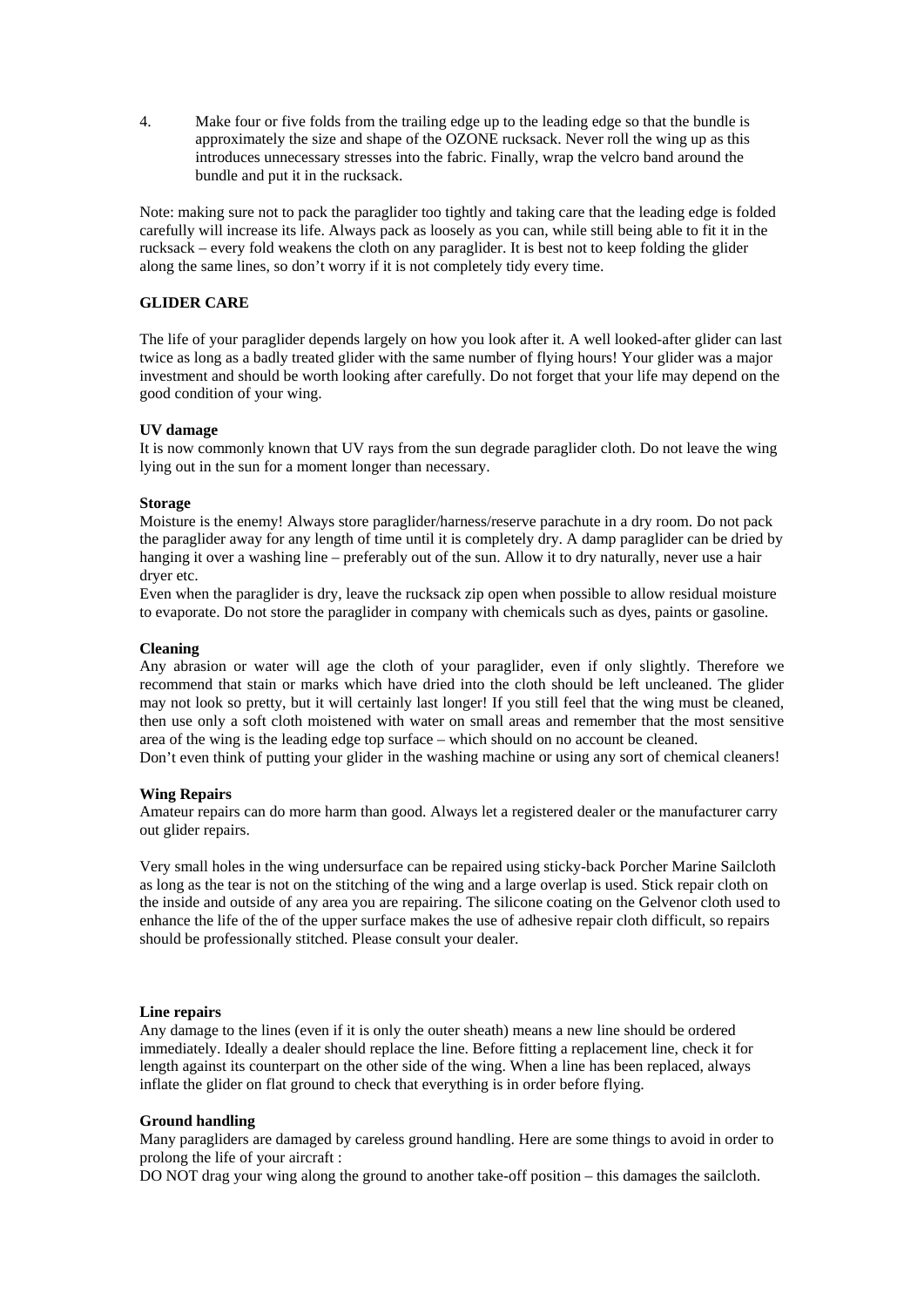DO NOT try to open your wing in strong winds without untangling the lines first – this puts unnecessary strain on the lines.

DO NOT walk on the wing or lines.

DO NOT inflate the glider and then allow it to crash back down. Try to keep this movement as smooth as possible by moving towards the glider as it comes down.

NEVER allow the glider to crash back down to ground leading edge first! This puts great strain on the wing and stitching and can even explode cells. Almost all claims of 'faulty stitching' or 'weak sailcloth' originate from leading-edge slams.

#### **lnsects**

Take care that no insects get packed away with the wing. Some insects (grasshoppers for example) decay into an acidic substance which can then burn holes in the sailcloth!

#### **TOWING**

OZONE gliders may be tow-launched. It is the pilot's responsibility to ensure that suitable harness attachments and release mechanisms are used and that she/he is correctly trained on the equipment and system employed. OZONE make no specific recommendations.

# **MODIFICATIONS**

When your glider leaves the factory, it is trimmed for the optimum balance between performance, handling and safety. It should be noted that any modification will mean that the glider loses any certification and will also probably be more difficult to fly. For these reasons, we strongly recommend that modifications should only be made after contacting OZONE directly.

#### **THE COSMIC RIDER**

Flying tandem is about sharing the sensations of flying. To the virgin passenger these feelings can be a life changing experience. It's great fun to fly together with friends and to be able to talk and discuss the conditions, marvel at the views and take in the pleasures of a cross country flight.

We at Ozone worked long and hard to make the Cosmic Rider as user friendly as possible. The fully cross-braced sail allows for less line, which makes for less tangles on launch and less in-flight drag. Beautiful turn co-ordination and a smooth, dynamic flare for easy landings coupled with top performance for cross country adventures make for a cosmic ride for pilot and passenger alike. We know you'll have as much fun flying it as we had building it.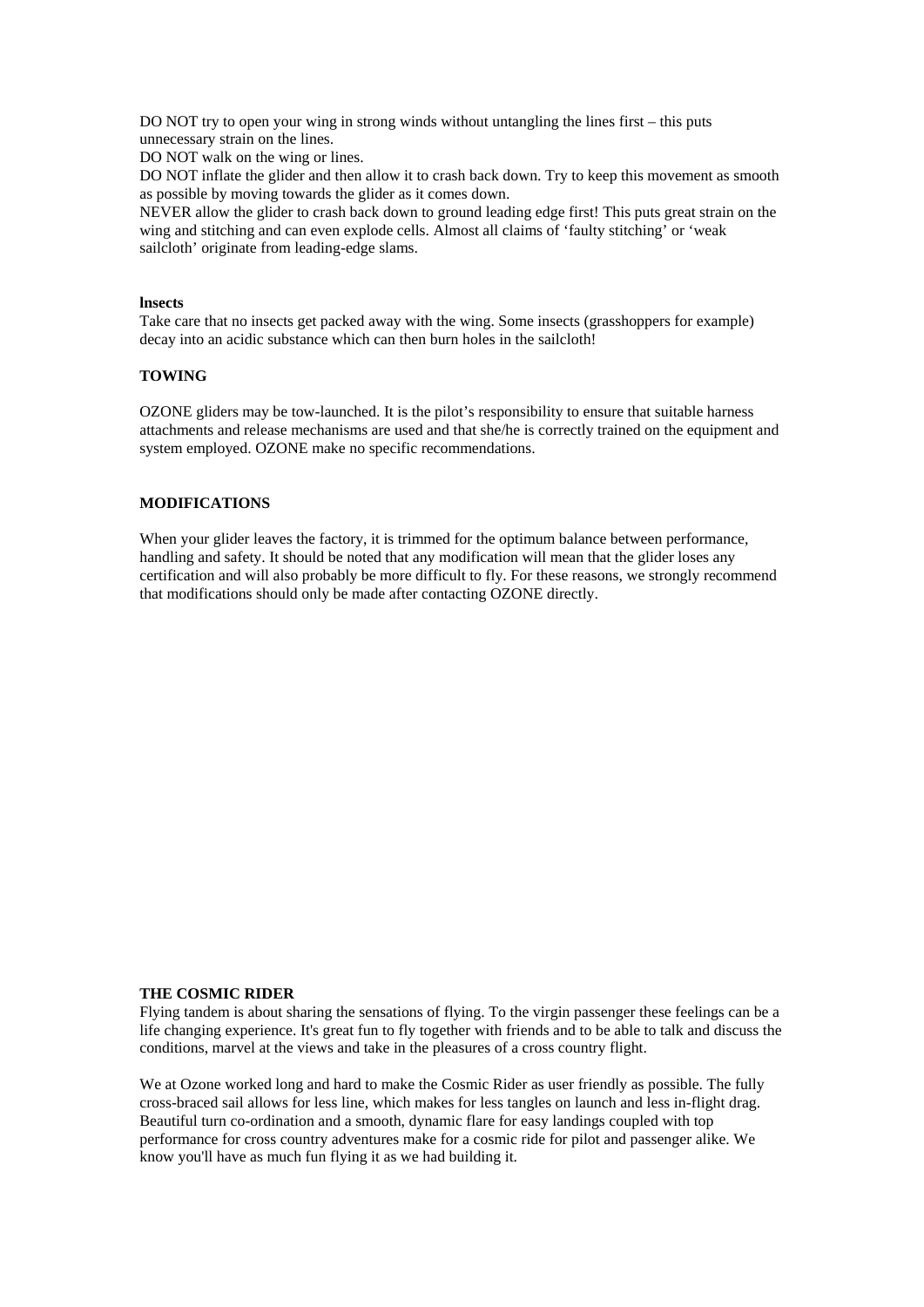# **GLIDER SPECIFICATIONS**

| <b>Number of Places</b>           | 2              |
|-----------------------------------|----------------|
| <b>Number of Cells</b>            | 43             |
| <b>Diagonals</b>                  | ves            |
| Projected Area (m2)               | 37.82          |
| Flat Area (m2)                    | 43.04          |
| <b>Projected Span (m)</b>         | 11.89          |
| Flat Span (m)                     | 14.74          |
| <b>Projected Aspect Ratio</b>     | 3.74           |
| <b>Flat Aspect Ratio</b>          | 5.05           |
| Root Cord (m)                     | 3.74           |
| In-flight weight range (Kg)       | 140 - 230      |
| <b>Certification</b>              | DHV1-2         |
| Speed km/h                        | $23 - 41$      |
| <b>Number of Risers</b>           | 4              |
| Trims                             | yes            |
| <b>Number of A lines</b>          | 3              |
| <b>Number of B lines</b>          | 4              |
| <b>Number of C lines</b>          | 3              |
| <b>Number of D lines</b>          | $\overline{2}$ |
| Line strength (upper/lower Kg)    | 120/340        |
| Line sizes (upper/lower mm)       | 1.3/2.4        |
| <b>Suspension line length (m)</b> | 8.57           |
| <b>Total Line Length (m)</b>      | 520            |
| Glider weight (glider only, Kg)   | 9.5            |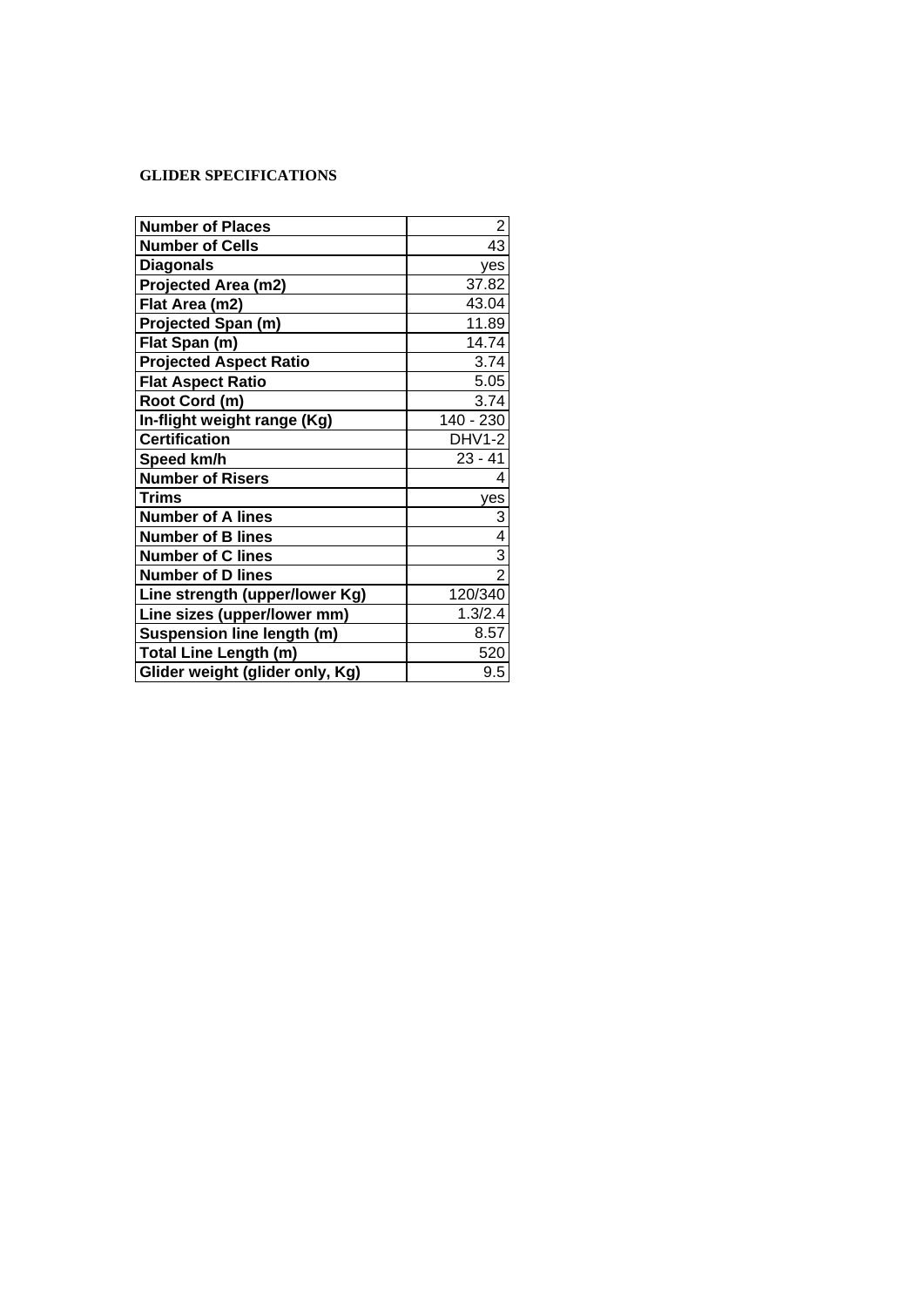# **RISER ARRANGEMENT**

# **Cosmic Rider**

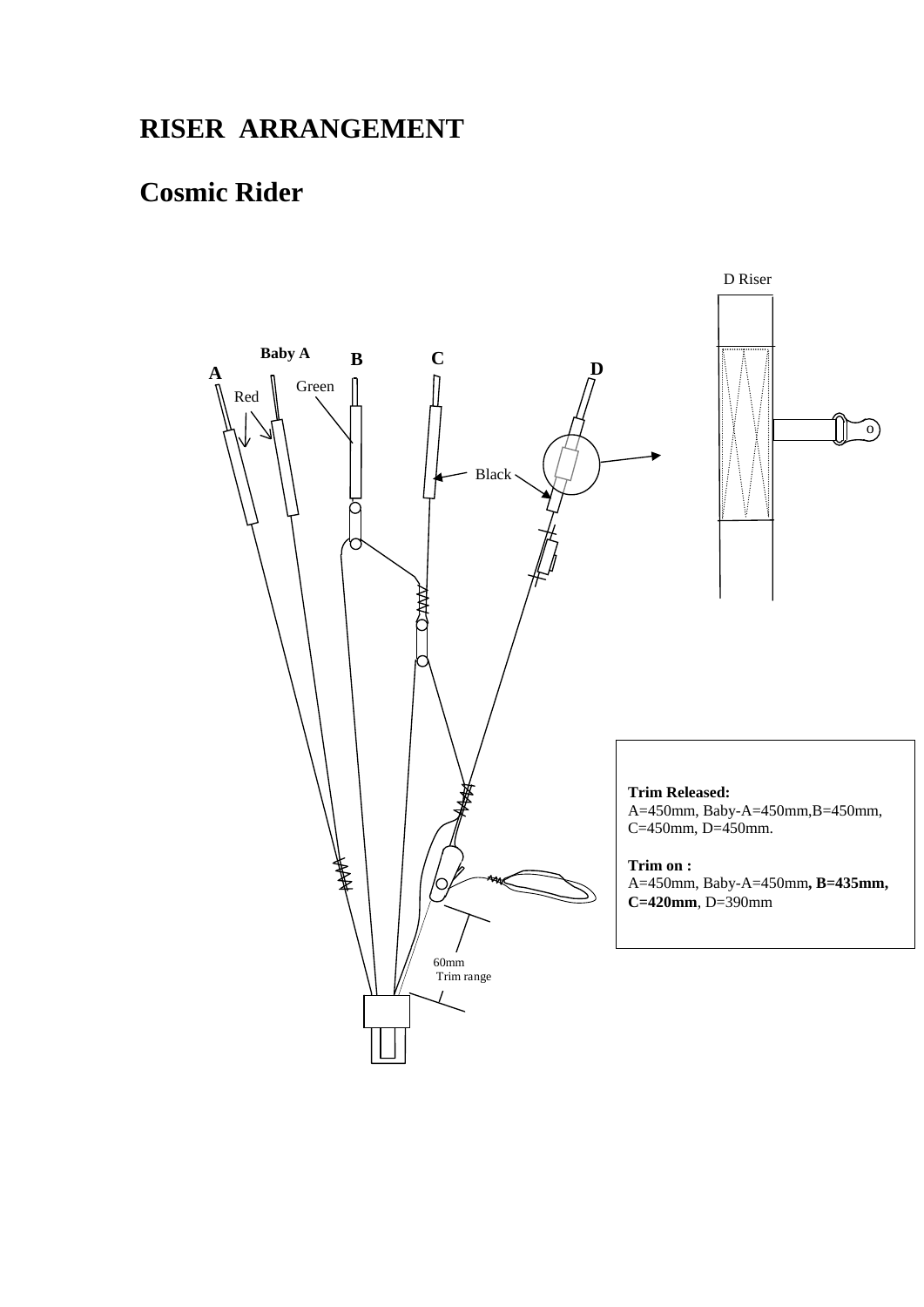